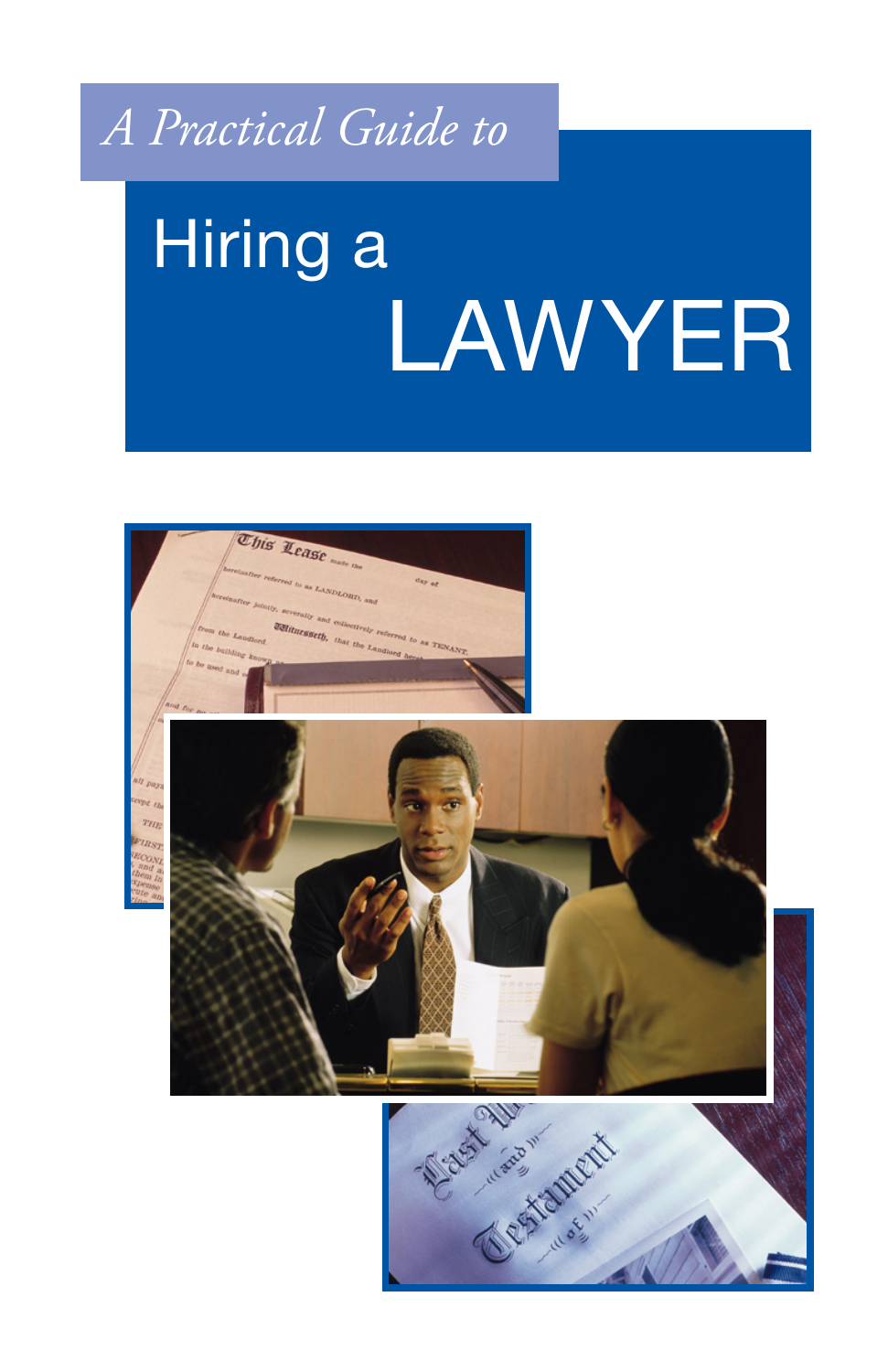# A PRACTICAL GUIDE TO HIRING A LAWYER

| I. Introduction                             | 3              |
|---------------------------------------------|----------------|
| II. When Do You Need a Lawyer?              | 3              |
| III. How to Find a Lawyer                   | 3              |
| A. Referrals                                | 4              |
| <b>B.</b> Lawyer Referral Service           | $\overline{4}$ |
| C. Unauthorized Practice of Law             | 5              |
| D. Legal Services                           | 6              |
| IV. Hiring a Lawyer                         | 6              |
| A. What to Expect                           | 6              |
| <b>B.</b> What to Ask                       | 7              |
| D. Establishing the Ground Rules            | 8              |
| E. Your Rights and Responsibilities         | 9              |
| F. The Lawyer's Rights and Responsibilities | 10             |
| G. How to Transfer to Another Lawyer        | 10             |
| H. Concluding Your Matter                   | 11             |
| V. Lawyer Regulation                        | 11             |
| A. Client Protection Fund                   | 12             |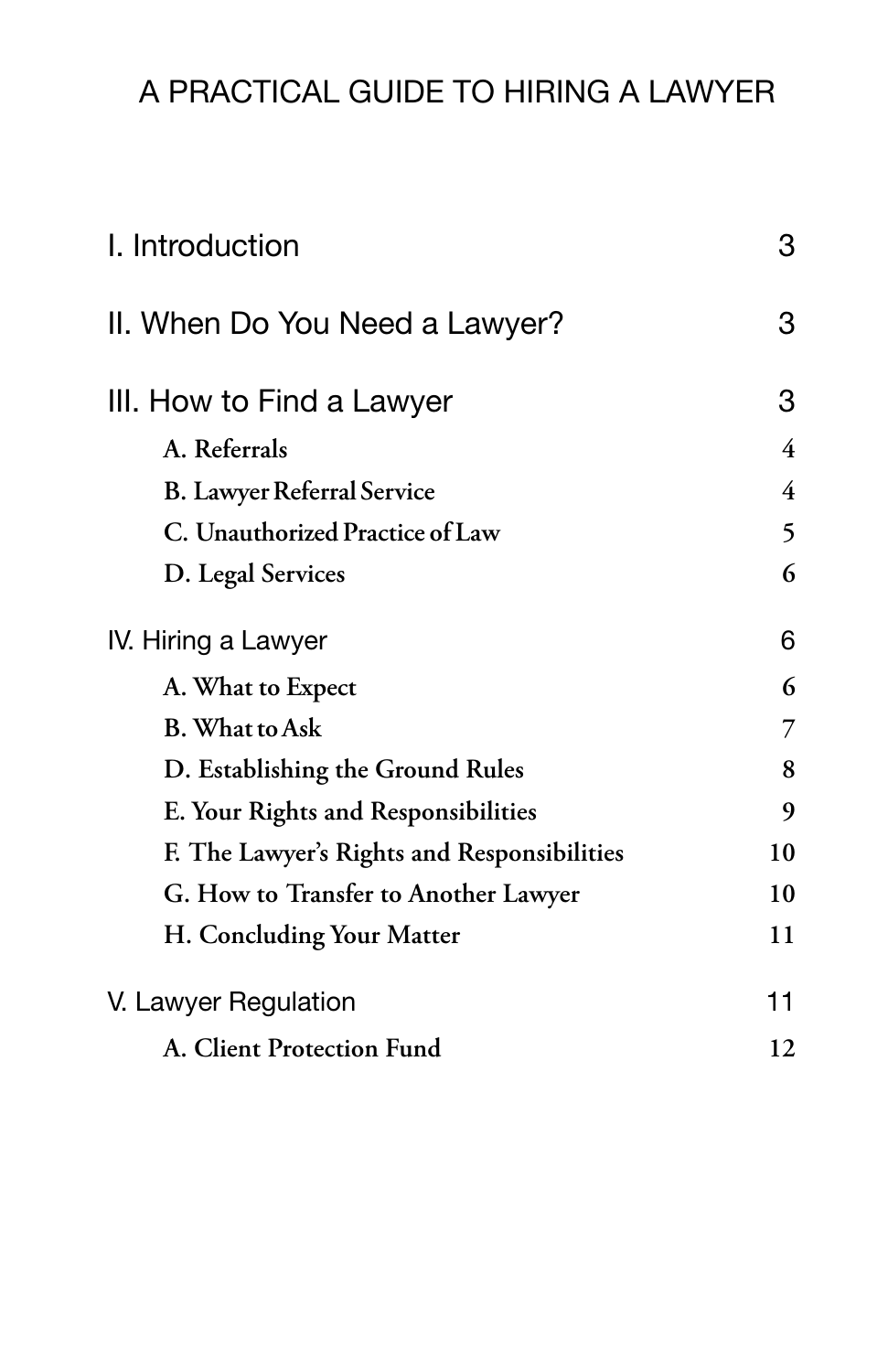# <span id="page-2-0"></span>I. Introduction

A lawyer's job is to help people fix problems that involve the law and prevent future problems. Situations that most often require the services of a lawyer include drafting a will, selling or purchasing a home, obtaining a divorce, handling a dispute regarding children or automobile related matters, resolving disputes about a purchase or rent, or defending criminal charges. Lawyers best serve their clients by being vigorous but objective advocates and advisors. They receive special training to be able to see all sides of any situation in order to achieve the best result for their clients.

## II. When Do You Need a Lawyer?

If you are charged with a crime, whether a minor charge (misdemeanor) or a more serious charge (felony), a lawyer's help can be very important. If the charge carries the possibility of jail or prison time, a lawyer's help is so important that the court may appoint a lawyer for you if you are unable to pay.

Non-criminal matters are called civil cases. They include contracts, divorces, wills, personal injury, housing (landlord/tenant), and consumer complaints. Factors to consider in determining whether to hire a lawyer include: the complexity of the matter, the effect it could have on the life or lives of those involved, and the cost of the lawyer, among others. It is a good idea to consult with a lawyer to determine whether his or her services are required.

### III. How to Find a Lawyer

#### **State Bar Find a Lawyer Tools**

The State Bar's website offers you two powerful tools to help you find help for your legal problems: a *[directory](http://directory.michbar.org)* listing everyone licensed to practice law in Michigan that includes a free "find a lawyer" function, and a staff-assisted *[lawyer referral service](https://www.michbar.org/LRS)*.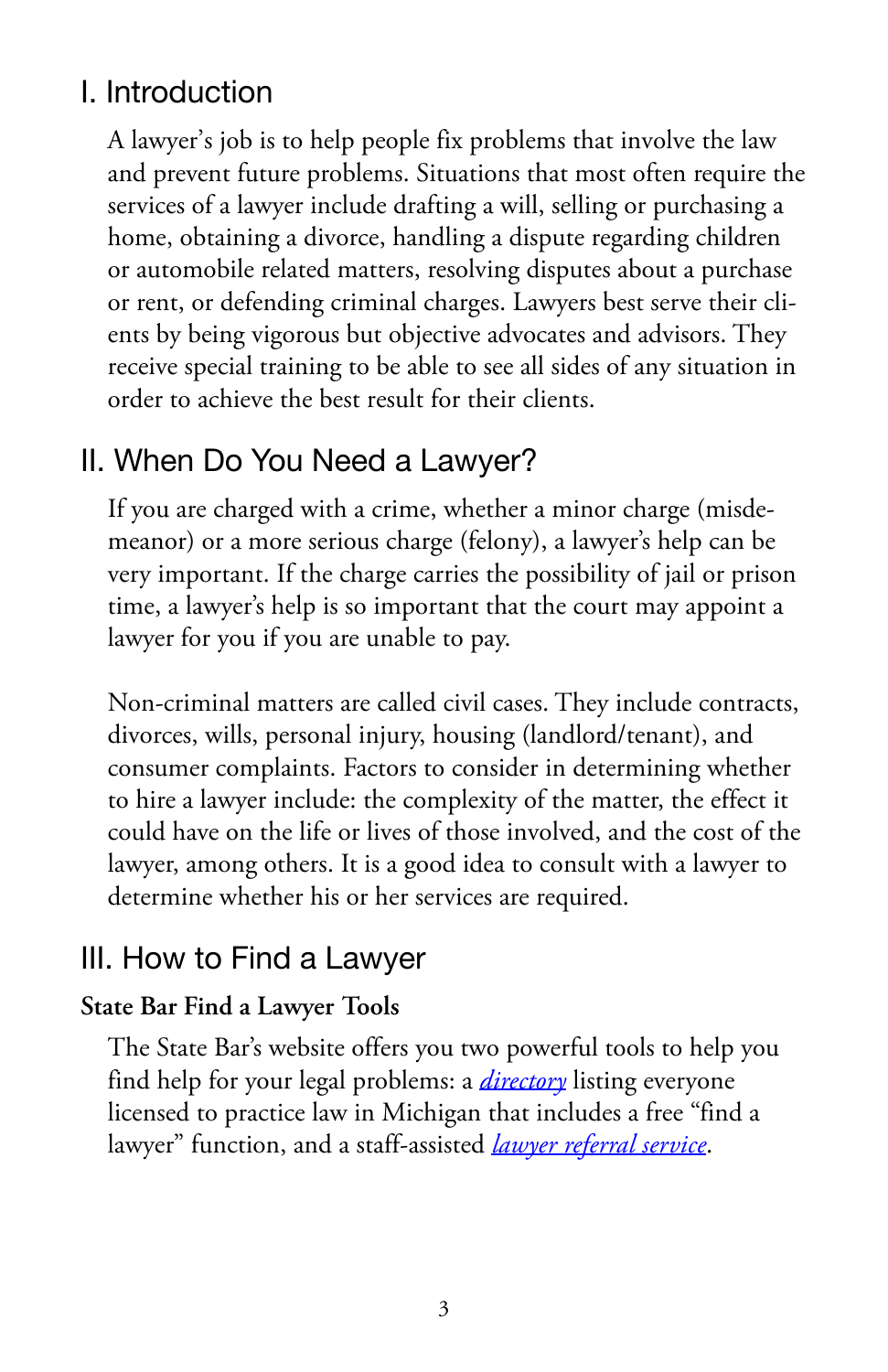#### <span id="page-3-0"></span>**A. Referrals**

Finding a good lawyer is like finding a good doctor. One good way is to ask people whose judgment you trust who regularly deal with lawyers–people like an accountant, doctor, or financial advisor, your pastor or priest, realtor, or other businessperson. You might find that a few names keep coming up and you will learn something from everyone you ask.

Once you have a few names, do not be afraid to interview several lawyers. Many lawyers offer a free or reduced fee consultation. [Our tools can point you to lawyers who do offer free consultation or reduced fee consultation].

It can be helpful to look for a lawyer who regularly practices the kind of law you need. But it is important to know that in Michigan lawyers are not certified as specialists in particular legal fields.

In addition to the tools provided on this website you may also visit the Attorney Discipline Board website at *[www.adbmich.org](http://www.adbmich.org/)* to view a listing of all Michigan lawyers who have been subject to professional discipline.

#### **B. Lawyer Referral Service**

If you are looking for assistance in determining your legal need and finding a lawyer, the State Bar's lawyer referral service can help. We will help direct you to a lawyer referral service lawyer in your geographic area who will consult with you at no cost for 25 minutes about your need. For most matters there is a \$25 service charge for this referral. After the 25 minutes the amount of the lawyer's fees charged for the consultation and further representation is a matter of negotiation between you and the lawyer. If your income level qualifies you for legal aid or special reduced fee programs, or if your matter is one of the following, the service charge will be waived.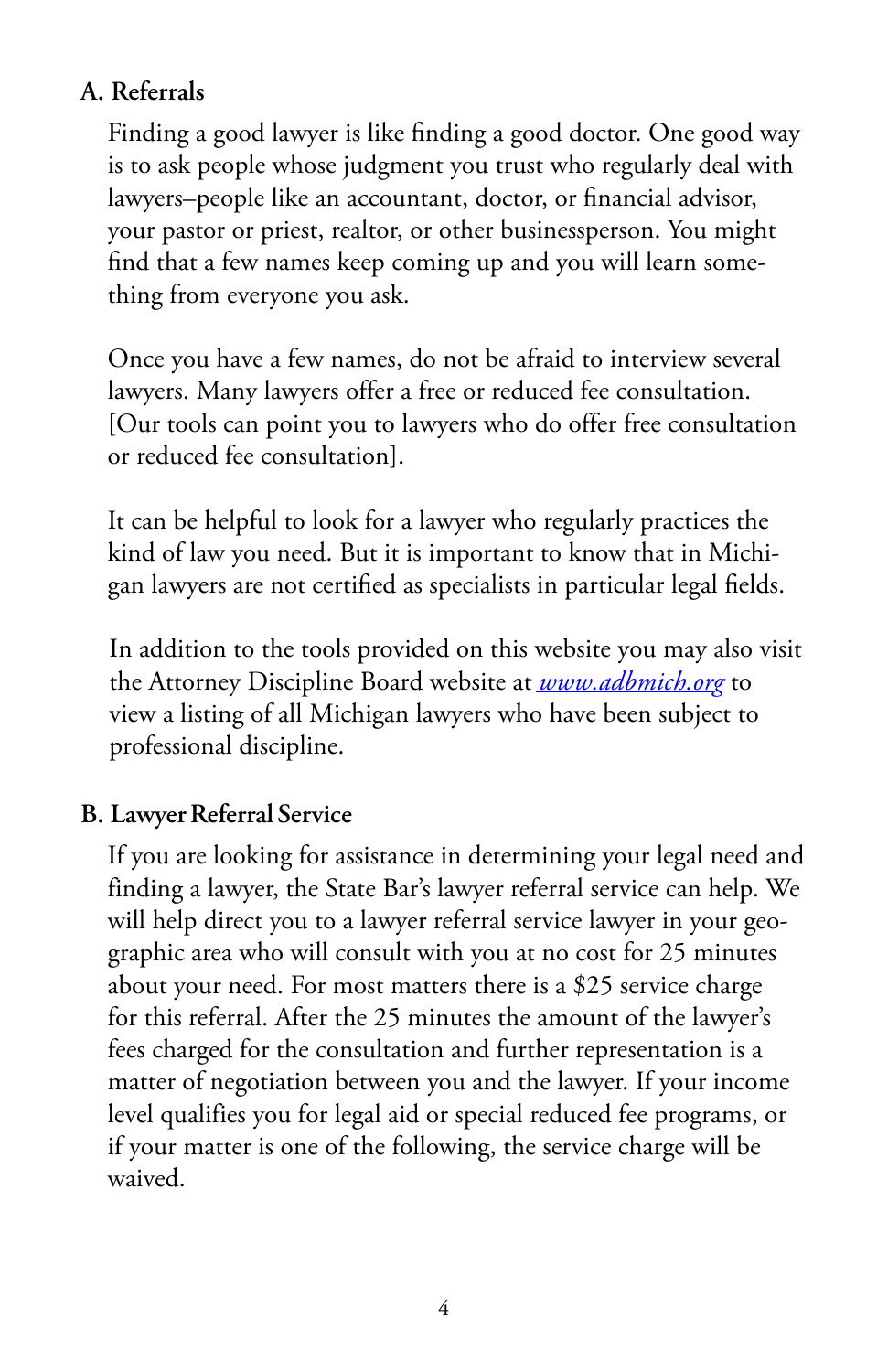<span id="page-4-0"></span>The administrative fee will be waived for tenants with urgent housing problems, Social Security claimants, workers' compensation claimants, and personal injury plaintiffs.

The State Bar Lawyer Referral number is (800) 968-0738. If you live in one of the following counties the local state bar also operates a lawyer referral service that you should consult:

**Genesee County** Genesee County Bar Association (810) 232-6000 **Kent, Ottawa, Muskegon, & Allegan Counties** Grand Rapids Bar Association (616) 855-0273 **Macomb and St. Clair Counties** Macomb County Bar Association (586) 468-8300 **Oakland County** Oakland County Bar Association (248) 338-2100 **Washtenaw, Western Wayne, Lenawee, Livingston, and Monroe Counties** Washtenaw County Bar Association (734) 996-3229

A referral from the State Bar is not an endorsement of the lawyer's services or qualifications, other than the lawyer's status as a member in good standing and availability for the 25-minute consultation.

#### **C. Unauthorized Practice of Law**

Any time you are asking someone to give you advice about legal issues or to assist you in preparing legal documents you should ensure that the person is qualified to assist you. It sometimes happens that someone will tell you that they can handle your matter or lead you to believe that they are lawyers when they are not. A lawyer is trained to apply legal principles to the facts of a case and make a decision about the legal issue or issues concerning the case. It is the unauthorized practice of law for a person to undertake that activity on someone else's behalf, including drafting legal documents, when they are not legally authorized to do so.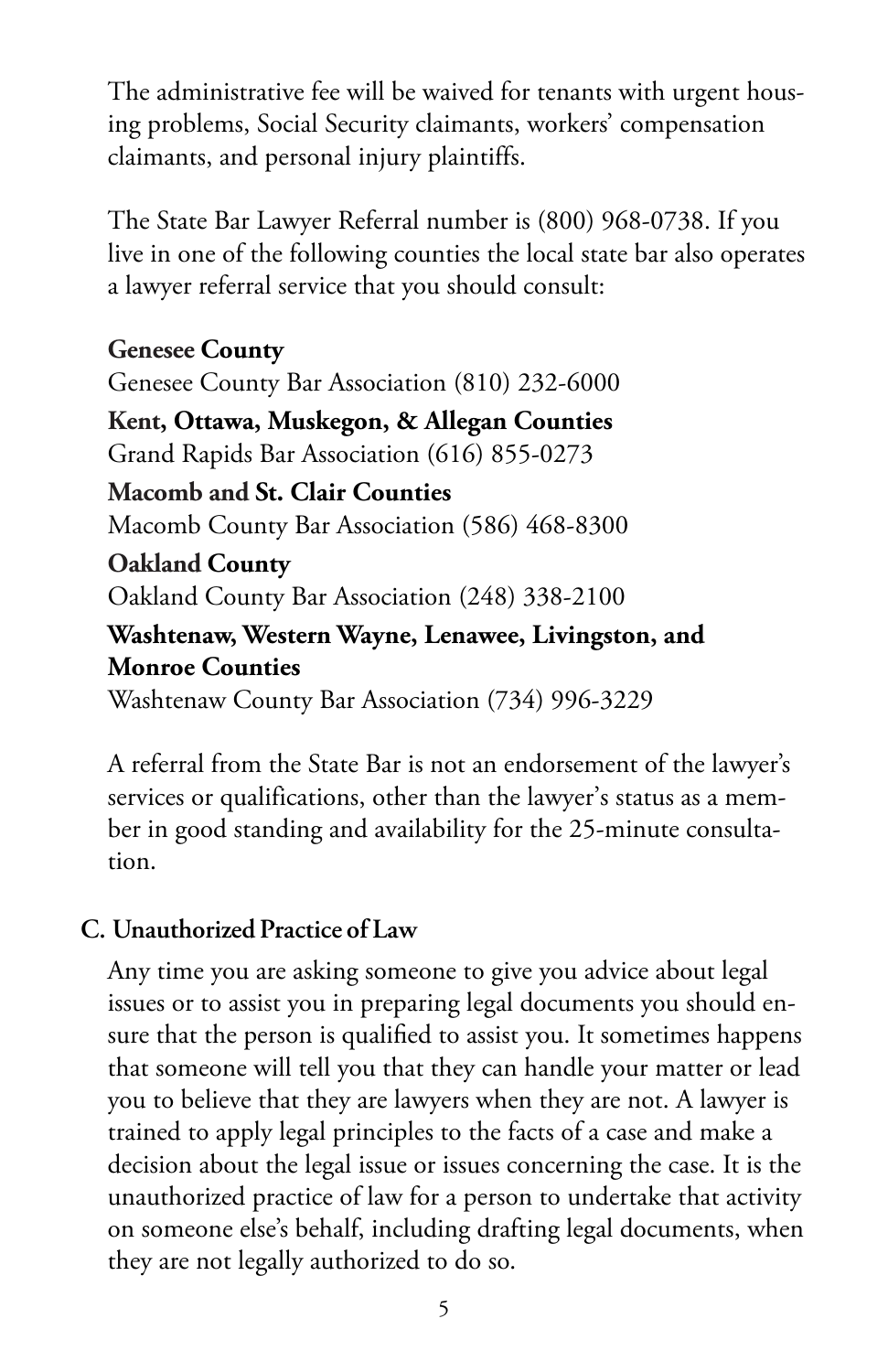<span id="page-5-0"></span>Relying on legal advice from someone who is not qualified to give it can be costly. You may end up having to pay a lawyer not only to handle the original matter, but also to fix additional problems caused by the unqualified person. You can call the State Bar at (800) 968-1442 or visit our member directory on our website at *[www.michbar.org](http://www.michbar.org/)* to confirm that the person you are considering hiring is a member in good standing of the State Bar and thus legally qualified to help you.

#### **D. Legal Services**

Legal services organizations may be an option if you need assistance with certain issues, such as housing, eligibility for government services, consumer problems and sometimes family law problems. Legal services organizations, or"legal aid," provide free or reduced cost legal advice and representation. Generally, there are income and other eligibility criteria that you must meet to qualify. If you do qualify, these legal services organizations may give you le-gal advice, information to help you represent yourself, or represent you in court proceedings. Your first contact with a legal services organization will usually be over the telephone in a preliminary screening or through an initial office visit. The State Bar's lawyer referral service will assist you in determining if you qualify and help connect you to the right program, or you can explore online at *[michbar.org/public\\_resources/legalaid.](http://www.michbar.org/public_resources/legalaid)*

#### IV. Hiring a Lawyer

#### **A. What to Expect**

The first meeting with a lawyer is frequently called a "consultation." This is an opportunity for you and the lawyer to get to know one another and discuss your matter. Some lawyers will offer a free consultation or a discounted rate for a short consultation. If you are contacting a lawyer on your own (not through the State Bar's lawyer referral service), you should ask if there will be a charge for your first meeting with the lawyer when you call to set up the appointment.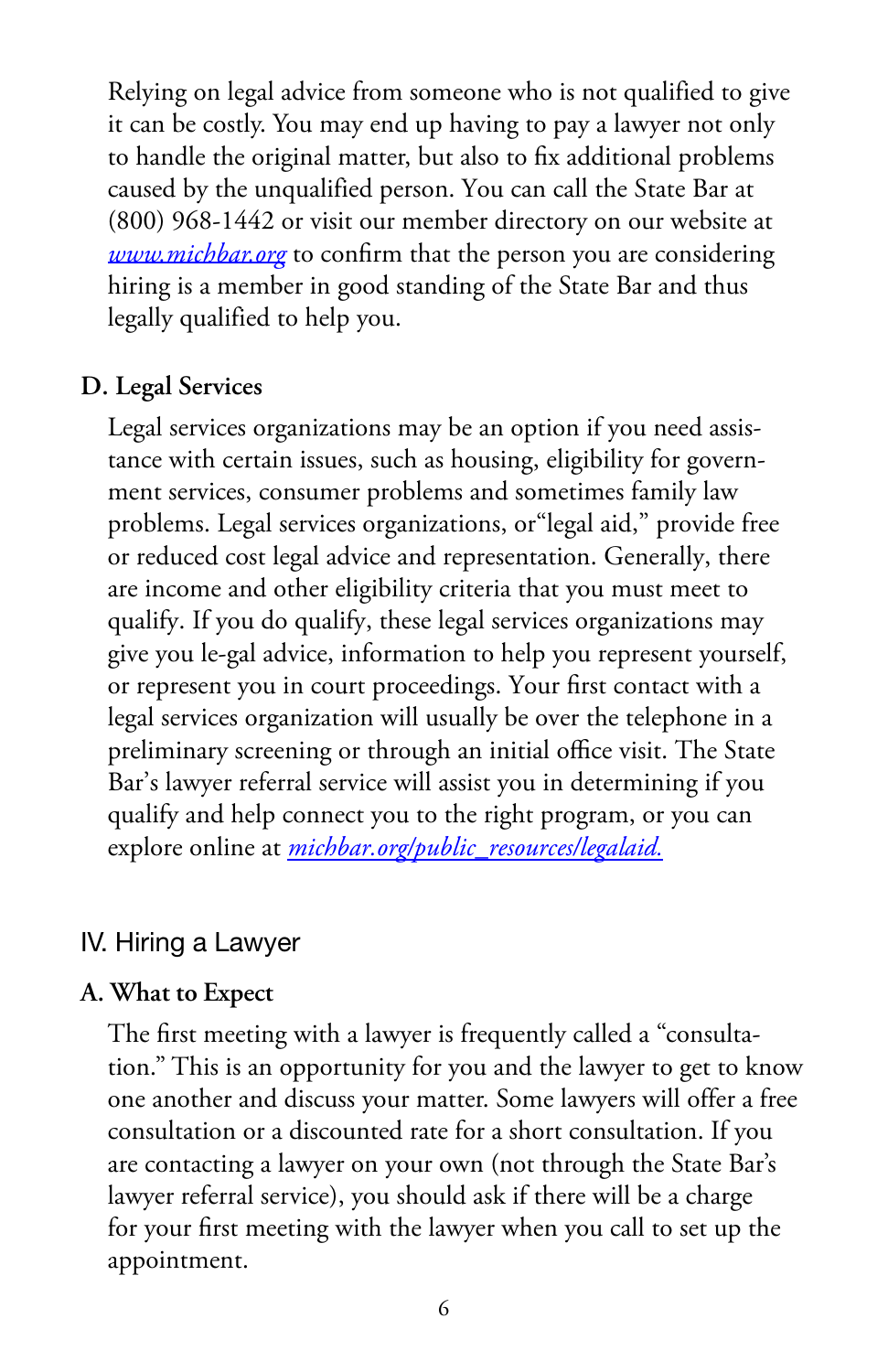<span id="page-6-0"></span>A good lawyer will be honest and may tell you things that you do not want to hear, such as that you do not have a case. A good lawyer will also take the time to meet with you. You should not feel rushed to complete the meeting.

If you are not satisfied with your meeting, you always have the option to talk to other lawyers about your case. You should be completely comfortable with the lawyer you hire.

#### **B. What to Ask**

Do not shy away from asking "tough" questions.

- Ask about the lawyer's experience in handling matters similar to yours and how long the lawyer has been in practice. While it is okay to ask the lawyer to provide examples of prior matters, you should keep in mind that the lawyer cannot share other clients' secrets and/or confidential information.
- Ask whether the lawyer has ever been professionally disciplined, and if so, whether he or she is now in good standing with the Bar.
- Ask how long it will take to complete the services. But always remember that things can happen which will affect the length of time that may be required for your case to be completed and lawyers cannot guarantee a particular result.
- Ask whether there are alternatives to the course of action recommended by the lawyer. For example, if you are meeting with an estate planning lawyer, you may wish to ask about the dif-ferences in cost and function between a simple will and a more complicated trust.
- Ask whether the lawyer carries malpractice insurance. You are entitled to ask this question and to know the limits of the policy. If the lawyer does carry malpractice insurance, you may ask that the name of the insurance company be included in the written agreement (retainer) you sign to hire the lawyer. Michigan, like the majority of states, does not require lawyers to carry malpractice insurance.
- Ask the lawyer any question that you have regarding your matter. There are no stupid questions. Legal matters can be com-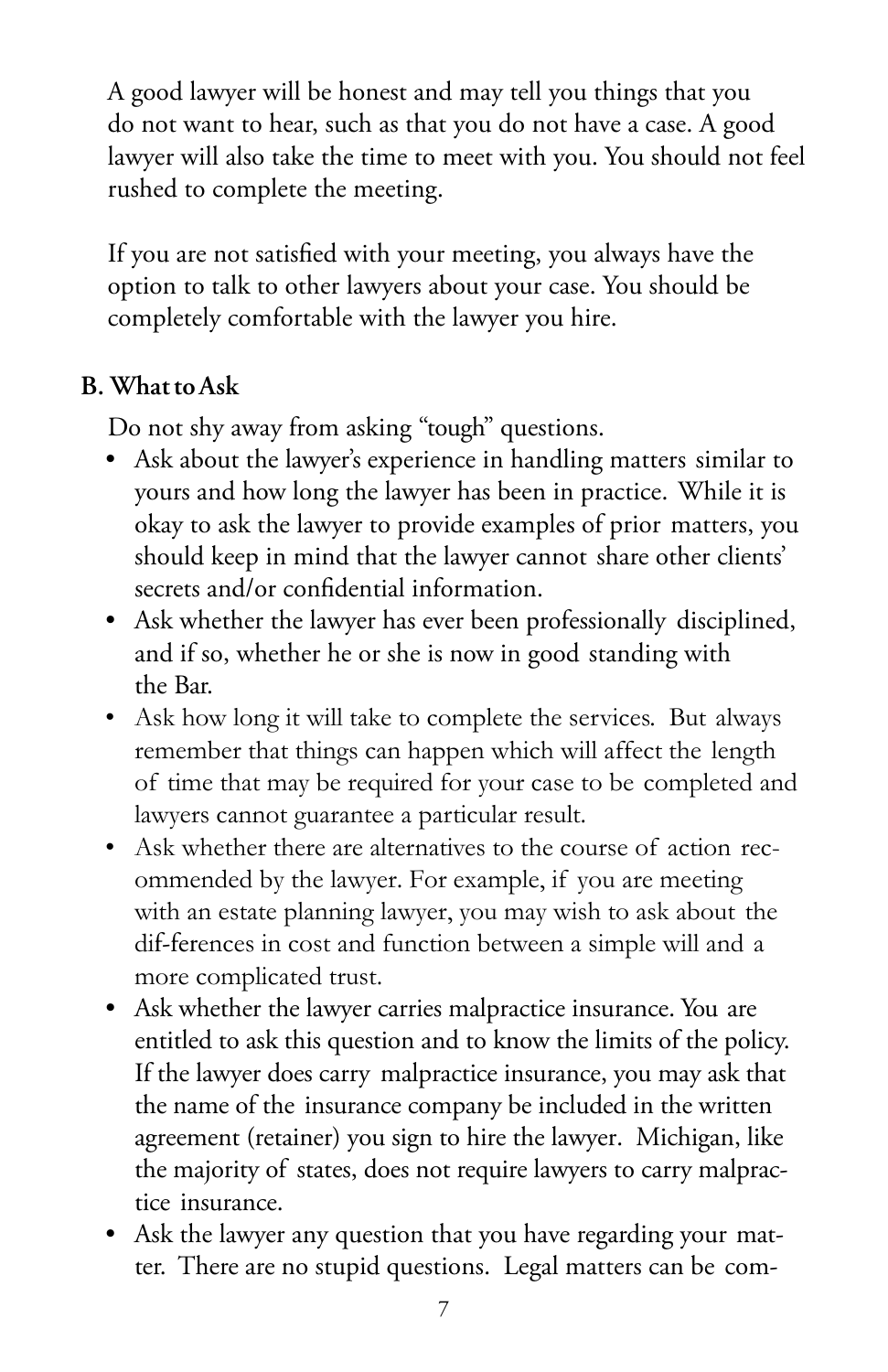<span id="page-7-0"></span>plicated and confusing. They are very important and can have a great impact on your life. Do not hesitate to ask someone with knowledge to help explain things to you.

#### **C. Get it in Writing**

Make sure that your lawyer gives you a written retainer or fee agreement. While a written agreement is not required in all circumstances, it is highly recommended. Before signing the agreement, read it carefully. If you have questions, discuss each question with the lawyer before you sign the agreement. Make sure you get a copy of the signed retainer agreement.

At a minimum, the retainer agreement should describe the legal work to be provided, the amount of legal fees to be paid and how and when fees are due. The retainer agreement should also spell out which costs will be your responsibility (court filing fees, transcript fees, photocopying, long distance charges, postage, etc.). Do not be afraid to ask for an estimate of what the total amount billed to you will be, but remember that circumstances can change and they may affect what the total fee will be.

You should receive signed and dated receipts for all money paid to your lawyer and the purpose of each payment. No formal receipt is necessary. The lawyer's acknowledgment in writing on any paper is enough. As with any transaction, never pay cash without getting a receipt.

Always get a receipt for any property that you entrust to anyone, including a lawyer, for safekeeping.

#### **D. Establishing the Ground Rules**

Make sure that you understand how you will be charged for communicating with your lawyer. Charges may vary for telephone calls, personal office visits, and after business hours contacts.

It's a good idea to keep a calendar or log of all contacts with your lawyer's office, with dates and times spent discussing your case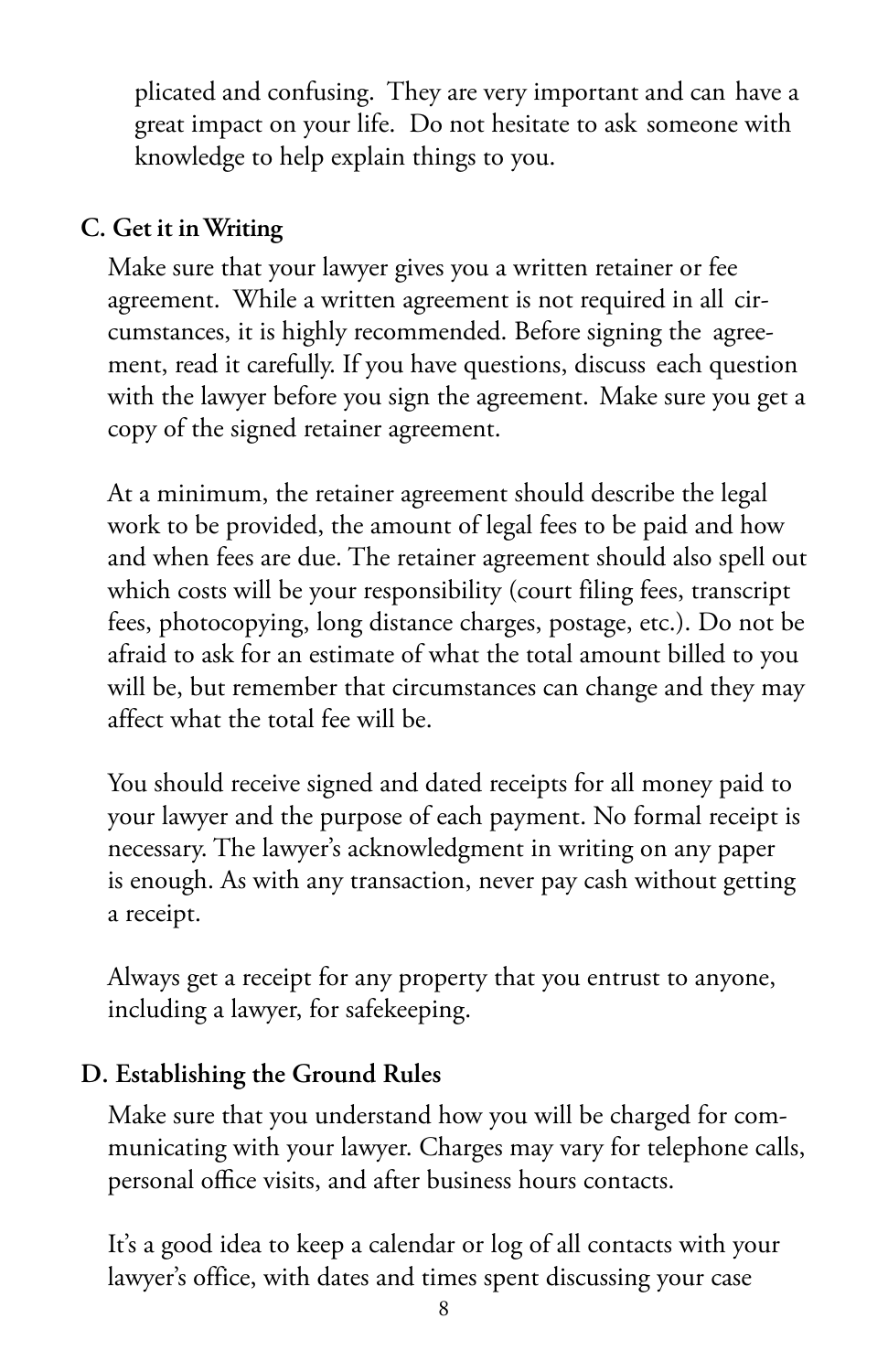<span id="page-8-0"></span>or other legal matters. This will help you understand some of the charges reflected on the bill.

- Ask for an itemized monthly billing statement. If you have questions regarding any of the charges in the bill discuss them with your lawyer immediately. Frequently, charges make more sense after a brief explanation.
- Ask the names and hourly rate charged of other persons in the law firm who will be involved in specific phases of your matter, such as drafting of papers, court appearances, trial, or appeal.
- Ask your lawyer to send you copies of all correspondence sent or received on your behalf, as well as copies of each legal paper or pleading. It is well worth the cost of postage and photocopying. If you have questions or concerns regarding any of the documentation, promptly discuss these issues with your lawyer.

Be cautious about signing any document that authorizes someone else to endorse or cash a check that is payable to you.

#### **E. Your Rights and Responsibilities**

In order for a lawyer-client relationship to work effectively, you must be truthful in all discussions with your lawyer even if, and especially when, you think the information is hurtful to you and your case. It is important to give the lawyer all relevant information and documents in a timely manner. You should also tell your lawyer about any changes in your situation. If your lawyer is missing part of the picture, he or she won't be as effective representing you.

You are expected to pay the legal fees earned by the lawyer and other expenses that are outlined in the retainer agreement in a timely manner. If questions arise during the course of your relationship, you are expected to ask your lawyer for help in resolving them. A lawyer cannot address an issue you have if he or she is unaware there is a problem.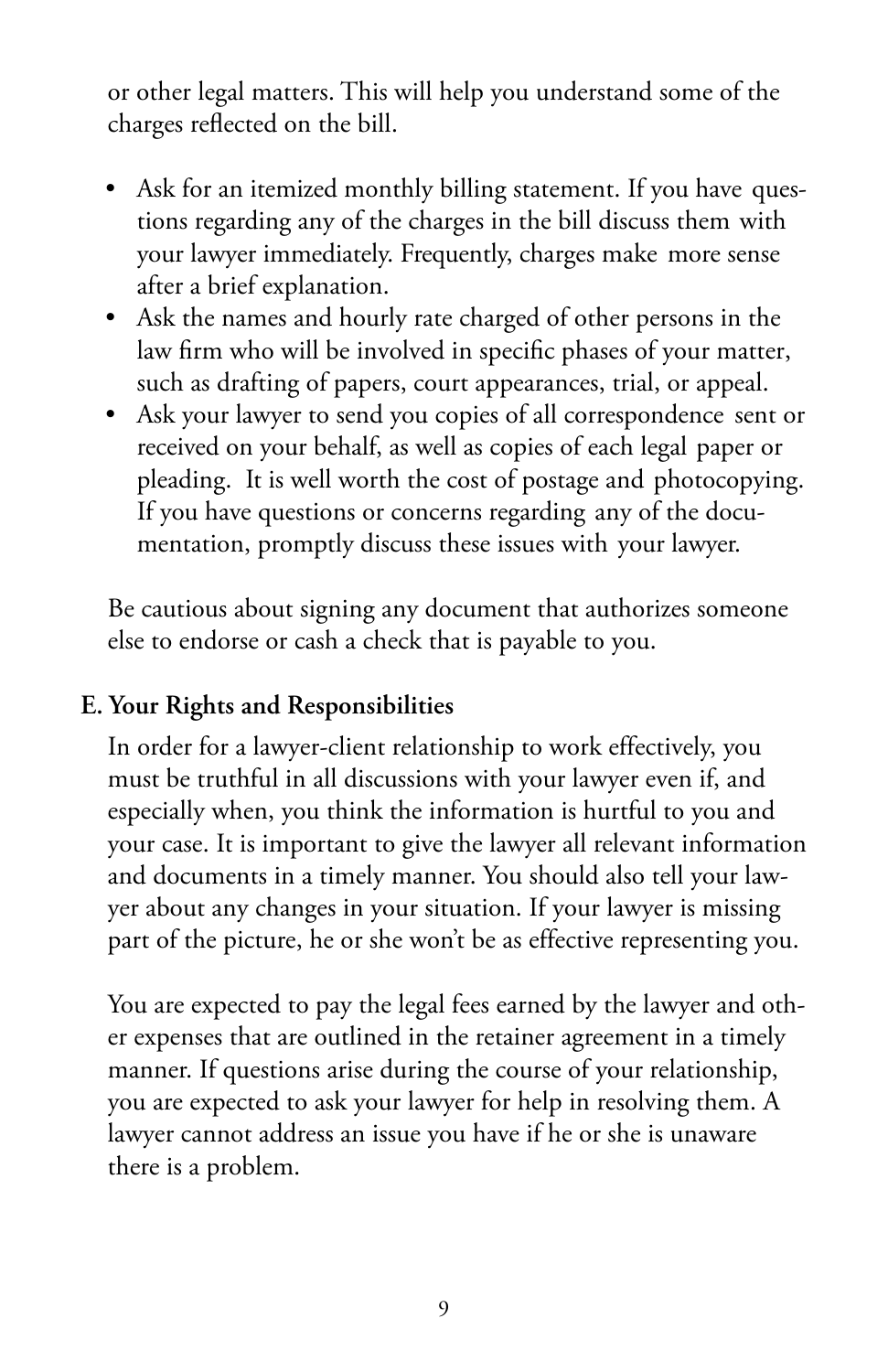#### <span id="page-9-0"></span>**F. The Lawyer's Rights and Responsibilities**

A lawyer's conduct and responsibilities to you are described in formal *[rules of professional conduct](http://courts.mi.gov/Courts/MichiganSupremeCourt/rules/Documents/Michigan%20Rules%20of%20Professional%20Conduct.pdf)* which the lawyer must follow. Your lawyer is required to provide knowledgeable, objective advice and to make sure that your legal rights are fully protected. He or she must work diligently on your matter. If your lawyer does not provide you with a retainer agreement, ask that he or she do so. This is the framework governing the lawyer-client relationship. You have the right to be kept informed of the status of your case or legal matter and you are entitled to copies of all correspondence and legal documents prepared on your behalf or that your lawyer received from other parties.

You are entitled to make the final decision on the objectives of the legal representation and to make the final decision regarding any settlement or plea bargain. You also have the right to consult with your lawyer about the means to be used in achieving those objectives. But your lawyer is not required to pursue objectives or use means simply because you may want the lawyer do so. The lawyer must use his or her best professional judgment and follow ethical conduct standards. A lawyer is forbidden from pursuing objectives or employing means that would violate law or ethics rules. It is important to remember that your lawyer cannot guarantee a particular result in any matter.

Generally, lawyers must maintain the confidences and secrets you reveal to them in the course of your relationship. But lawyers are under an independent ethical duty to reveal certain illegal or fraudulent acts committed by a client or the intention of the client to commit a crime.

#### **G. How to Transfer to Another Lawyer**

It's your choice about who your lawyer is but there are practical considerations to keep in mind about changing lawyers, such as increased costs. A new lawyer may require a retainer fee, despite the fact that you have already paid a retainer fee to the original lawyer.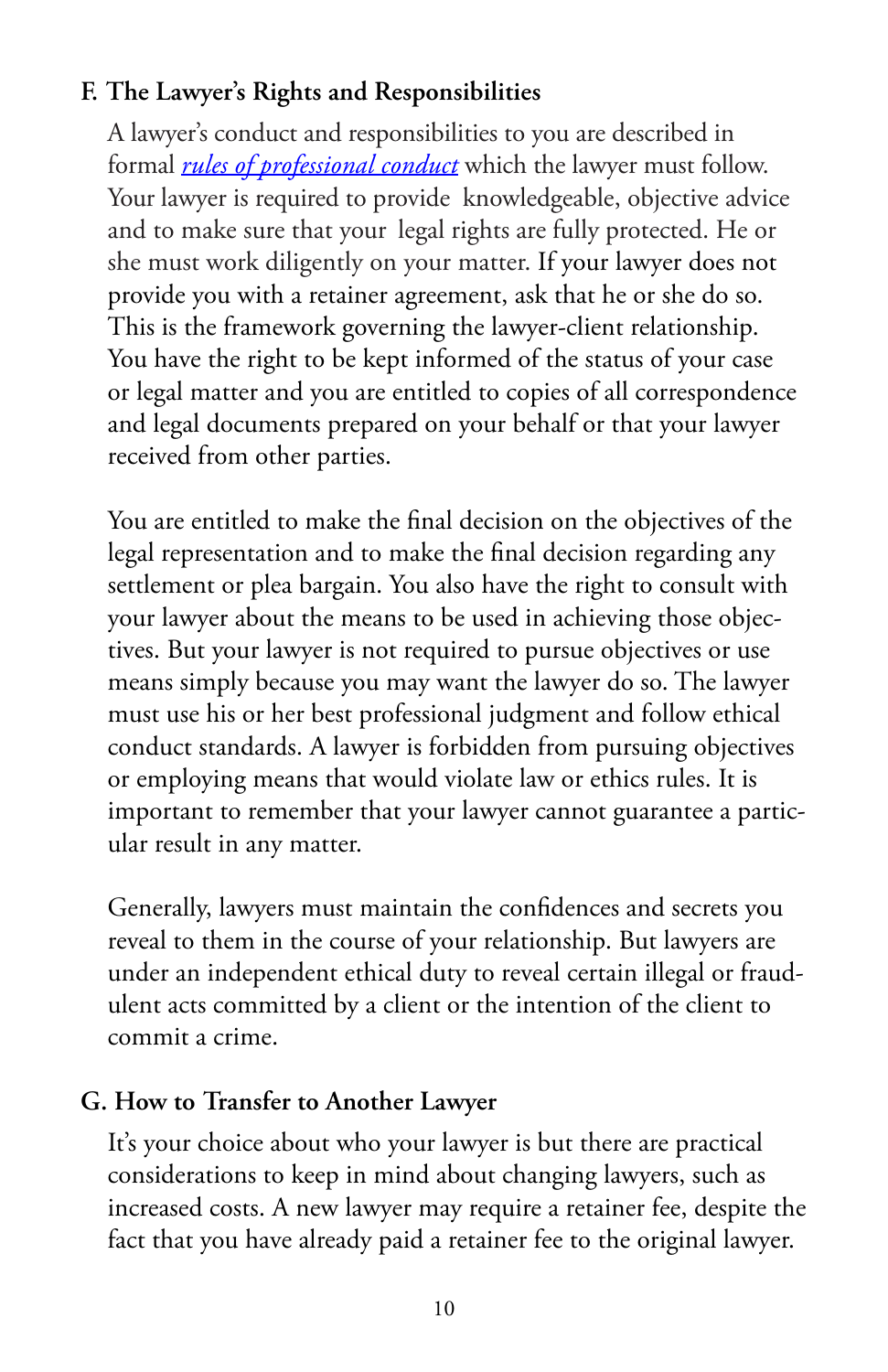<span id="page-10-0"></span>The new lawyer will most likely charge you for the time it takes to become familiar with your matter.

As a rule, before you fire your lawyer, you should first talk to a different lawyer. The new lawyer may advise you to try to work out your problems with your current lawyer. If you decide to hire the new lawyer, remember your prior attorney is entitled to payment for services rendered up to the time of dismissal, in accordance with your retainer or fee agreement.

You should also be aware that after a lawsuit has been filed, transferring to a new lawyer usually requires the court's permission. If the case is pending in court, the court may not grant permission for the lawyer's dismissal if it will delay the proceedings.

#### **H. Concluding Your Matter**

When your matter is over your lawyer will retain your file for a period of time. Before destroying your file, your lawyer must notify you and give you an opportunity to have any "client property" returned to you. Client property includes any document or thing you provided to the lawyer as well as any original documents such as deeds, wills, trusts, etc. The lawyer may charge a reasonable fee for copying or accessing files.

If you have not paid your bill, under certain circumstances, your lawyer may retain your file until you pay your bill. This is called a "retaining lien." Generally, a lawyer may not ethically use a retaining lien if you need the property to pursue your legal rights or when a refusal to turn over the file would prejudice your case.

#### V. Lawyer Regulation

If you believe that a lawyer has committed an ethical violation you may file a complaint against the lawyer by writing to the Attorney Grievance Commission. The Attorney Grievance Commission is the agency created by the Michigan Supreme Court to handle complaints against lawyers and charge them with misconduct when appropriate.